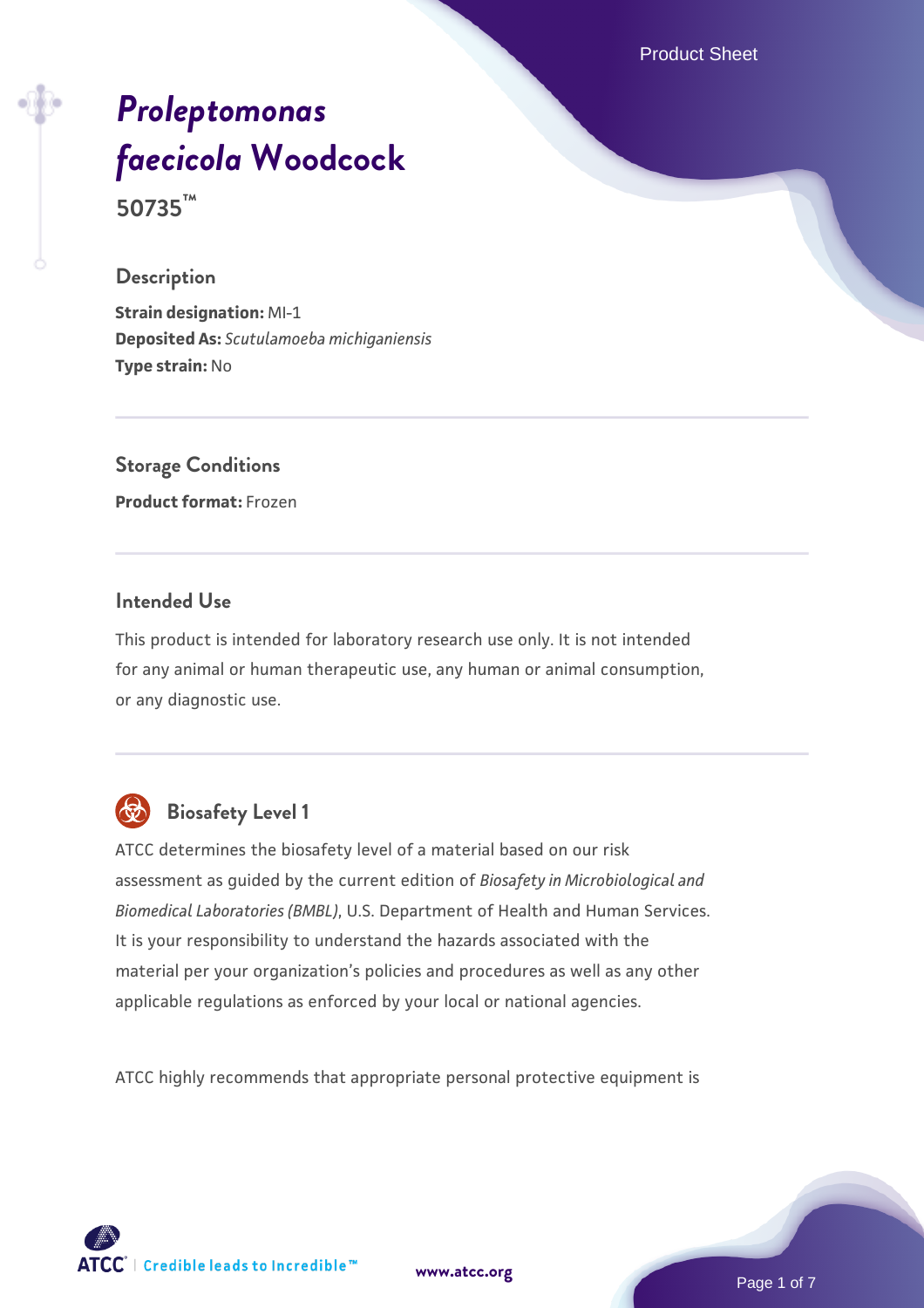always used when handling vials. For cultures that require storage in liquid nitrogen, it is important to note that some vials may leak when submersed in liquid nitrogen and will slowly fill with liquid nitrogen. Upon thawing, the conversion of the liquid nitrogen back to its gas phase may result in the vial exploding or blowing off its cap with dangerous force creating flying debris. Unless necessary, ATCC recommends that these cultures be stored in the vapor phase of liquid nitrogen rather than submersed in liquid nitrogen.

# **Certificate of Analysis**

For batch-specific test results, refer to the applicable certificate of analysis that can be found at www.atcc.org.

#### **Growth Conditions**

**Medium:**  [ATCC Medium 802: Sonneborn's Paramecium medium](https://www.atcc.org/-/media/product-assets/documents/microbial-media-formulations/8/0/2/atcc-medium-802.pdf?rev=73d25dbdd49b44529c8ac49753787d74) **Instructions for complete medium:** ATCC Medium 802 **Temperature:** 25°C

# **Handling Procedures**

Frozen ampules packed in dry ice should either be thawed immediately or stored in liquid nitrogen. If liquid nitrogen storage facilities are not available, frozen ampules may be stored at or below -70°C for approximately one week. **Do not under any circumstance store frozen ampules at refrigerator freezer temperatures (generally -20°C).** Storage of frozen material at this temperature will result in the death of the culture.



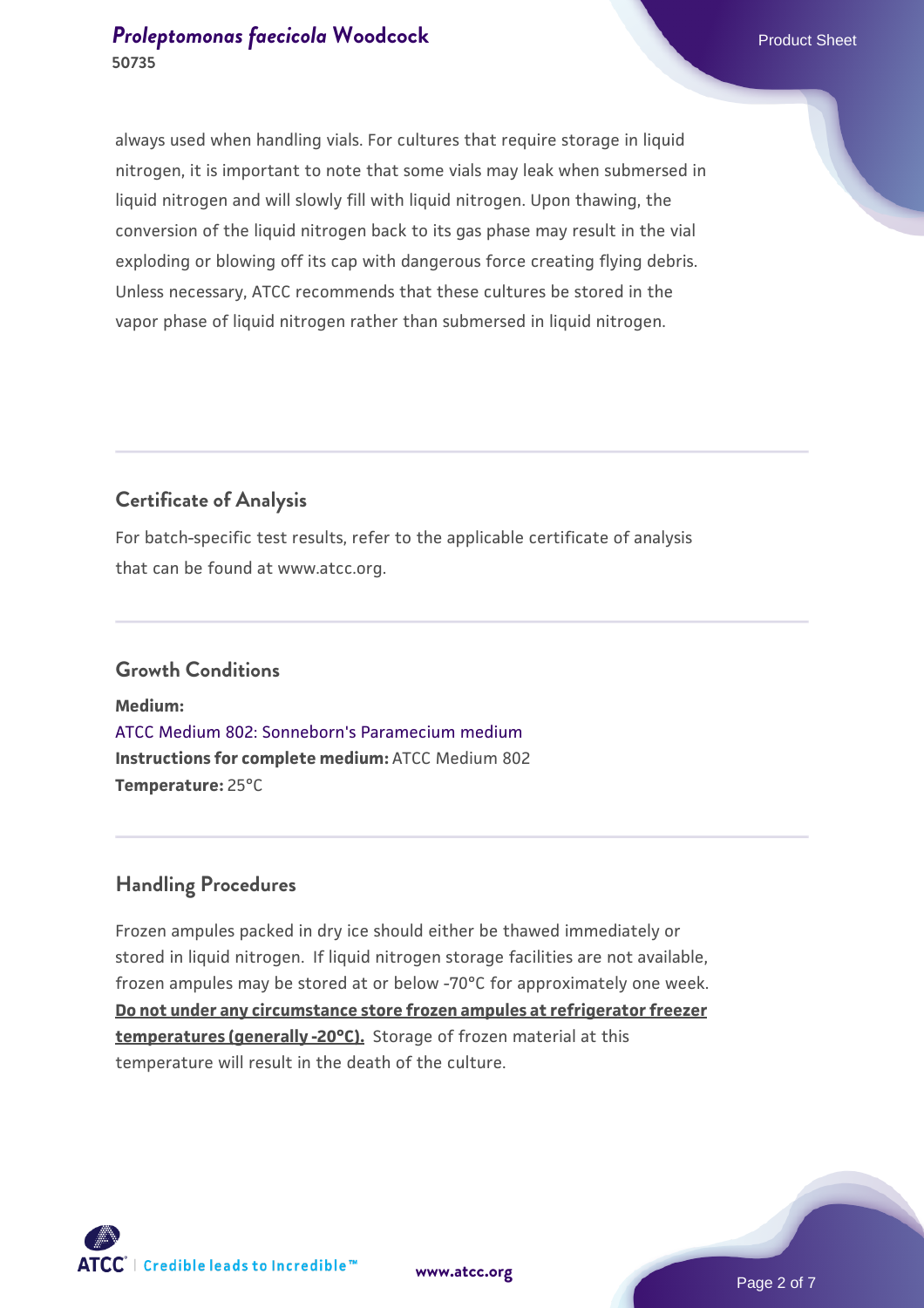1. To thaw a frozen ampule, place in a 35°C water bath, until thawed (2-3 min). Immerse the ampule just sufficient to cover the frozen material. Do not agitate the ampule.

2. Immediately after thawing, aseptically transfer contents to a T-25 tissue culture flask containing 10 ml of fresh ATCC Medium 802 bacterized with *Enterobacter aerogenes* ATCC 13048. Incubate at 25°.

#### **Culture maintenance:**

1. When the culture is at or near peak density, vigorously agitate the culture. Cysts may be detached using a sterile cotton swab.

2. Transfer approximately 0.30 ml to a new T-25 tissue culture flask containing 10 ml of fresh ATCC medium 802 bacterized with *Enterobacter aerogenes* ATCC 13048.

- 3. Incubate at 25°C.
- 4. Transfer every 7-10 days.

#### **Cryopreservation:**

1. Allow the cells to encyst. Use a sterile cotton swab to detach adhering cysts, then vigorously agitate to suspend the cysts.

2. Aseptically transfer the cyst suspension to 15 ml plastic centrifuge tubes.

3. Centrifuge at ~800 x g for 5 min.

4. While cysts are centrifuging, prepare a 20% solution of DMSO in ATCC Medium 802. Cool on ice.

5. Remove the supernatant and pool the cell pellets to the final volume desired with fresh growth medium.

6. Combine the cell suspension with an equal volume of 20% DMSO cryoprotectant solution (prepared in step 4) to yield a final concentration of 10% DMSO.

7. Dispense in 0.5 ml aliquots into 1.0 - 2.0 ml sterile plastic screw-capped cryules (special plastic vials for cryopreservation). The time from the mixing of the cell preparation and DMSO solution to the start of the freezing process



**[www.atcc.org](http://www.atcc.org)**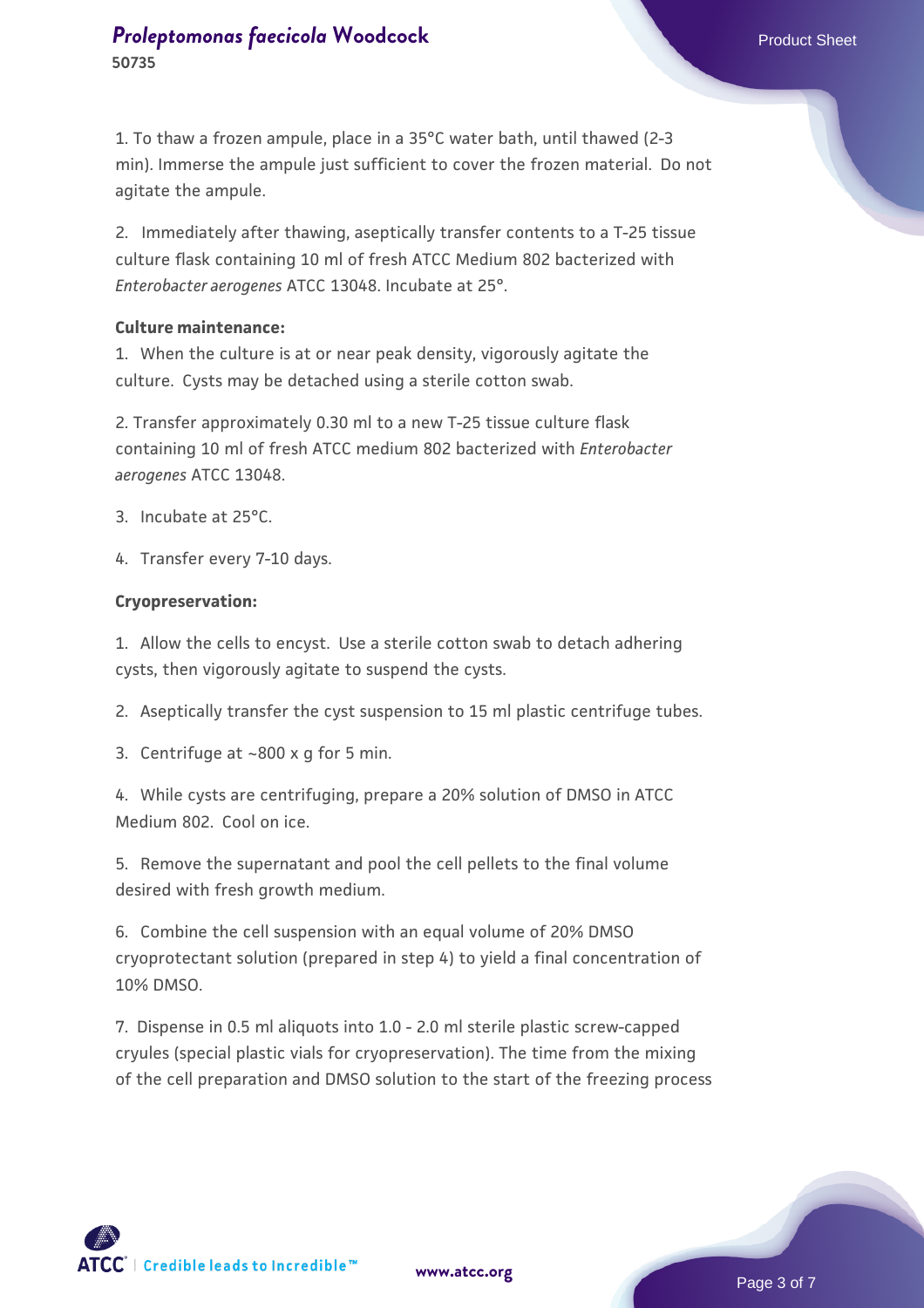should be no less than 15 min and no longer than 30 min.

8. Place vials in a controlled rate freezing unit. From room temperature cool at -1°C/min to -40°C. If freezing unit can compensate for the heat of fusion, maintain rate at -1 C/min through heat of fusion. At -40°C plunge ampules into liquid nitrogen. Alternatively, place the vials in a Nalgene 1°C freezing apparatus. Place the apparatus at -80°C for 1.5 to 2 hours and then plunge ampules into liquid nitrogen. (The cooling rate in this apparatus is approximately -1°C/min.)

9. The frozen preparations should be stored in either the vapor or liquid phase of a nitrogen refrigerator. Frozen preparations stored below -130°C are stabile indefinitely. Those stored at temperatures above -130°C are progressively less stabile as the storage temperature is elevated. Vials can be stored between -80 and -70°C for no longer than one week.

10. To establish a culture from the frozen state place an ampule in a water bath set at 35°C. Immerse the ampule to a level just above the surface of the frozen material. Do not agitate the ampule.

11. Immediately after thawing, aseptically transfer contents to a T-25 tissue culture flask containing 10 ml of fresh ATCC Medium 802 bacterized with *Enterobacter aerogenes* ATCC 13048. Incubate at 25°.

#### **Notes**

Additional information on this culture is available on the ATCC web site at www.atcc.org.

While every effort is made to insure authenticity and reliability of strains on deposit, ATCC is not liable for damages arising from the misidentification or misrepresentation of cultures.

ATCC recommends that individuals contemplating commercial use of any culture first contact the originating investigator to negotiate an agreement. Third party distribution of this culture is discouraged, since this practice has

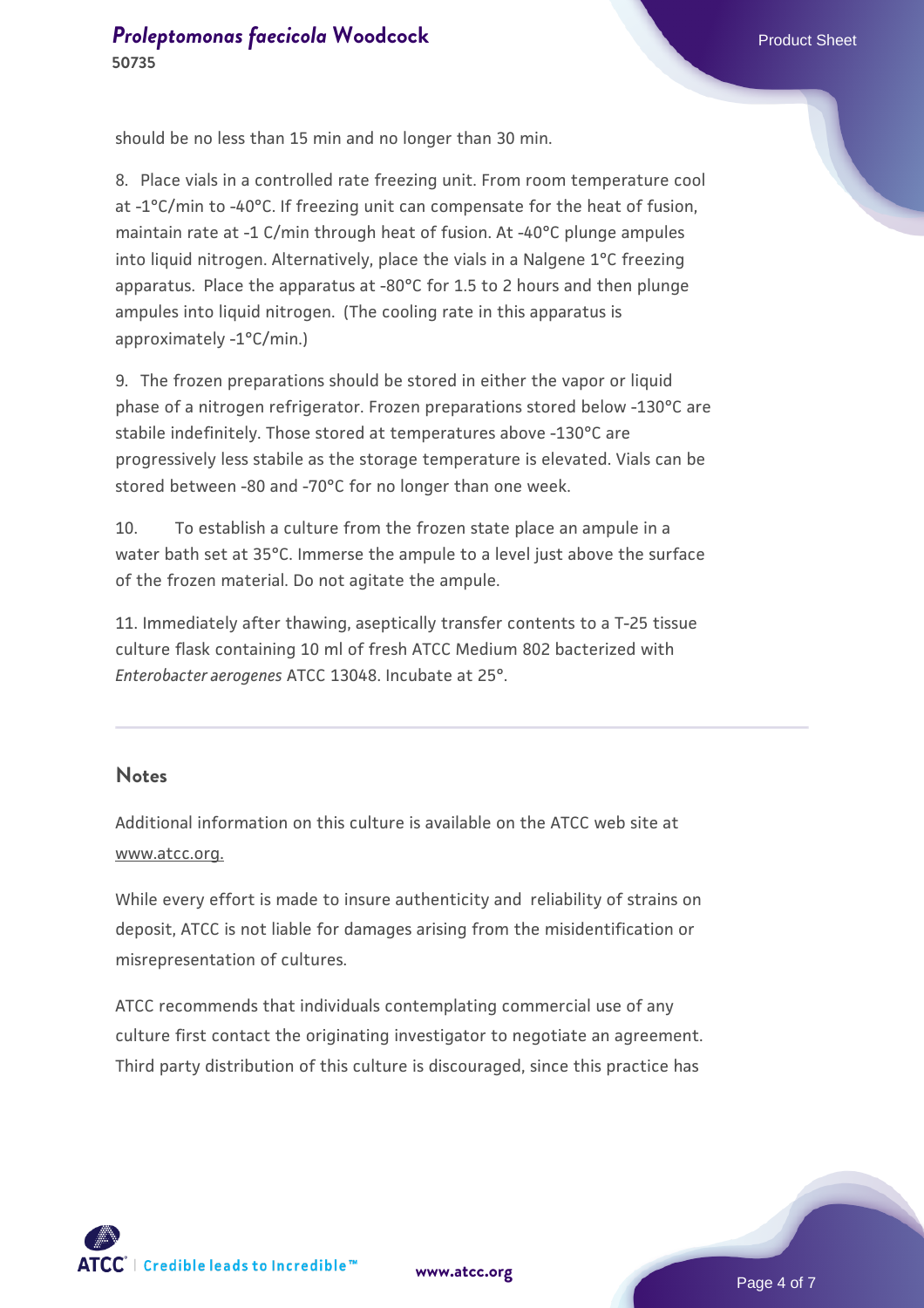resulted in the unintentional spreading of contaminated cultures.

# **Material Citation**

If use of this material results in a scientific publication, please cite the material in the following manner: *Proleptomonas faecicola* Woodcock (ATCC 50735)

#### **References**

References and other information relating to this material are available at www.atcc.org.

#### **Warranty**

The product is provided 'AS IS' and the viability of ATCC® products is warranted for 30 days from the date of shipment, provided that the customer has stored and handled the product according to the information included on the product information sheet, website, and Certificate of Analysis. For living cultures, ATCC lists the media formulation and reagents that have been found to be effective for the product. While other unspecified media and reagents may also produce satisfactory results, a change in the ATCC and/or depositor-recommended protocols may affect the recovery, growth, and/or function of the product. If an alternative medium formulation or reagent is used, the ATCC warranty for viability is no longer valid. Except as expressly set forth herein, no other warranties of any kind are provided, express or implied, including, but not limited to, any implied warranties of merchantability, fitness for a particular purpose, manufacture according to cGMP standards, typicality, safety, accuracy, and/or noninfringement.



**[www.atcc.org](http://www.atcc.org)**

Page 5 of 7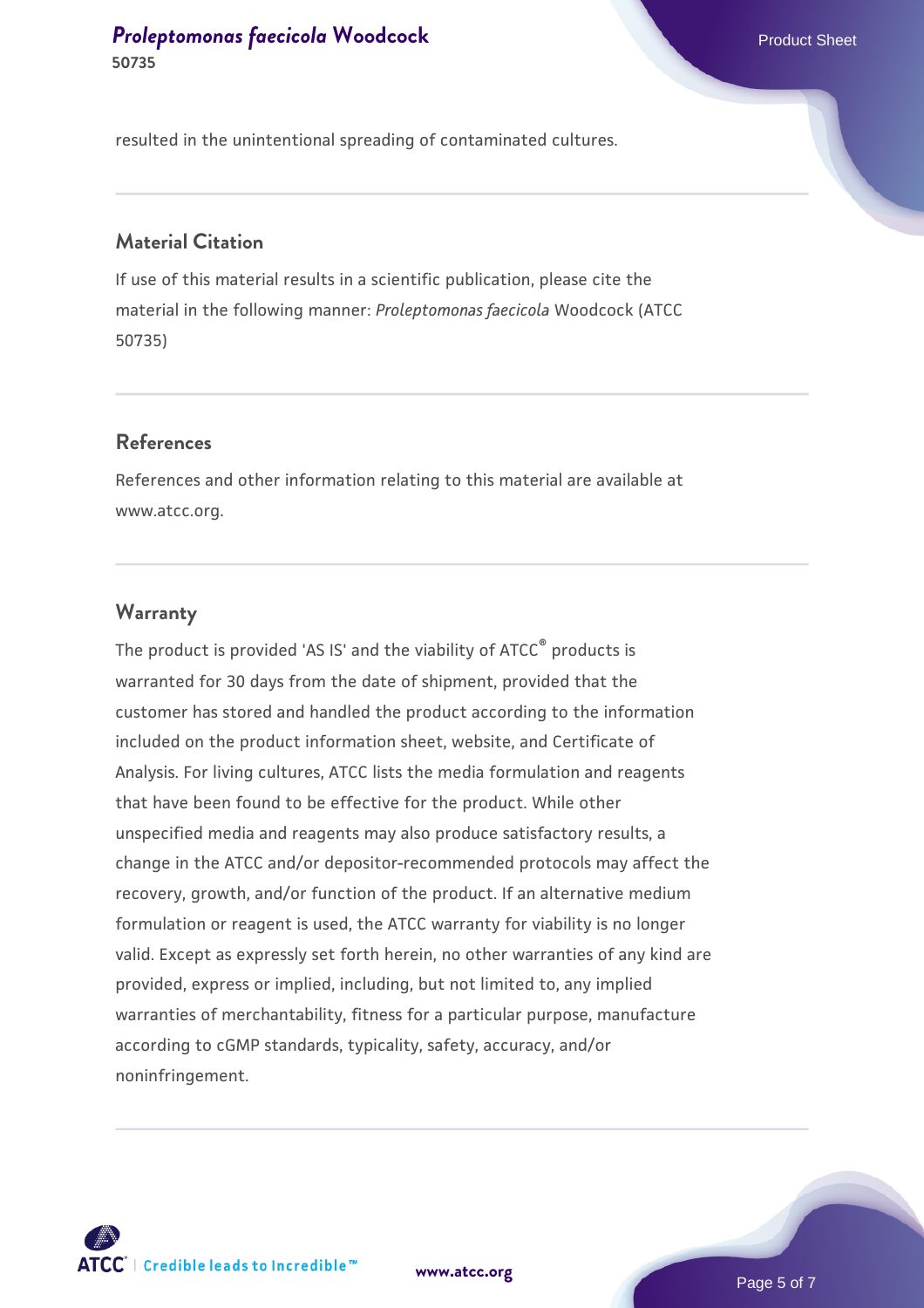## **Disclaimers**

This product is intended for laboratory research use only. It is not intended for any animal or human therapeutic use, any human or animal consumption, or any diagnostic use. Any proposed commercial use is prohibited without a license from ATCC.

While ATCC uses reasonable efforts to include accurate and up-to-date information on this product sheet, ATCC makes no warranties or representations as to its accuracy. Citations from scientific literature and patents are provided for informational purposes only. ATCC does not warrant that such information has been confirmed to be accurate or complete and the customer bears the sole responsibility of confirming the accuracy and completeness of any such information.

This product is sent on the condition that the customer is responsible for and assumes all risk and responsibility in connection with the receipt, handling, storage, disposal, and use of the ATCC product including without limitation taking all appropriate safety and handling precautions to minimize health or environmental risk. As a condition of receiving the material, the customer agrees that any activity undertaken with the ATCC product and any progeny or modifications will be conducted in compliance with all applicable laws, regulations, and guidelines. This product is provided 'AS IS' with no representations or warranties whatsoever except as expressly set forth herein and in no event shall ATCC, its parents, subsidiaries, directors, officers, agents, employees, assigns, successors, and affiliates be liable for indirect, special, incidental, or consequential damages of any kind in connection with or arising out of the customer's use of the product. While reasonable effort is made to ensure authenticity and reliability of materials on deposit, ATCC is not liable for damages arising from the misidentification or misrepresentation of such materials.

Please see the material transfer agreement (MTA) for further details regarding the use of this product. The MTA is available at www.atcc.org.

**Copyright and Trademark Information**





Page 6 of 7